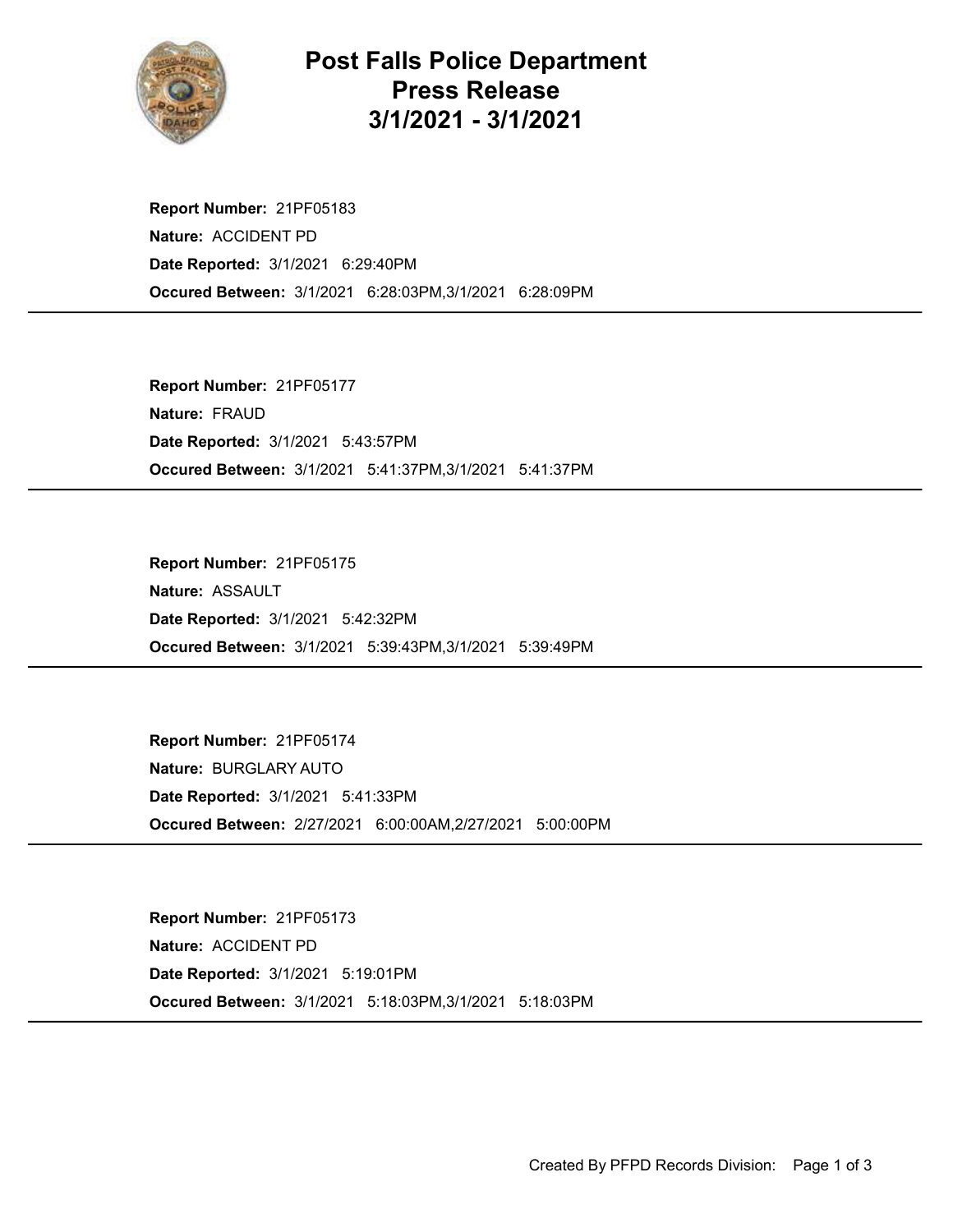Occured Between: 2/27/2021 9:00:00AM,3/1/2021 2:18:02PM Report Number: 21PF05156 Nature: INFORMATION Date Reported: 3/1/2021 2:19:58PM

Occured Between: 3/1/2021 12:52:14PM,3/1/2021 12:52:14PM Report Number: 21PF05145 Nature: THEFT Date Reported: 3/1/2021 12:54:09PM

Occured Between: 3/1/2021 12:48:39PM,3/1/2021 12:48:39PM Report Number: 21PF05143 Nature: FORENSIC EXAM Date Reported: 3/1/2021 12:48:39PM

Occured Between: 3/1/2021 12:37:27PM,3/1/2021 12:37:27PM Report Number: 21PF05142 Nature: AGENCY ASSIST Date Reported: 3/1/2021 12:38:34PM

Occured Between: 3/1/2021 12:26:40PM,3/1/2021 12:26:40PM Report Number: 21PF05140 Nature: MAL INJURY Date Reported: 3/1/2021 12:28:40PM

Occured Between: 3/1/2021 10:59:00AM,3/1/2021 11:02:39AM Report Number: 21PF05125 Nature: TRAFFIC OFFENSE Date Reported: 3/1/2021 11:02:49AM